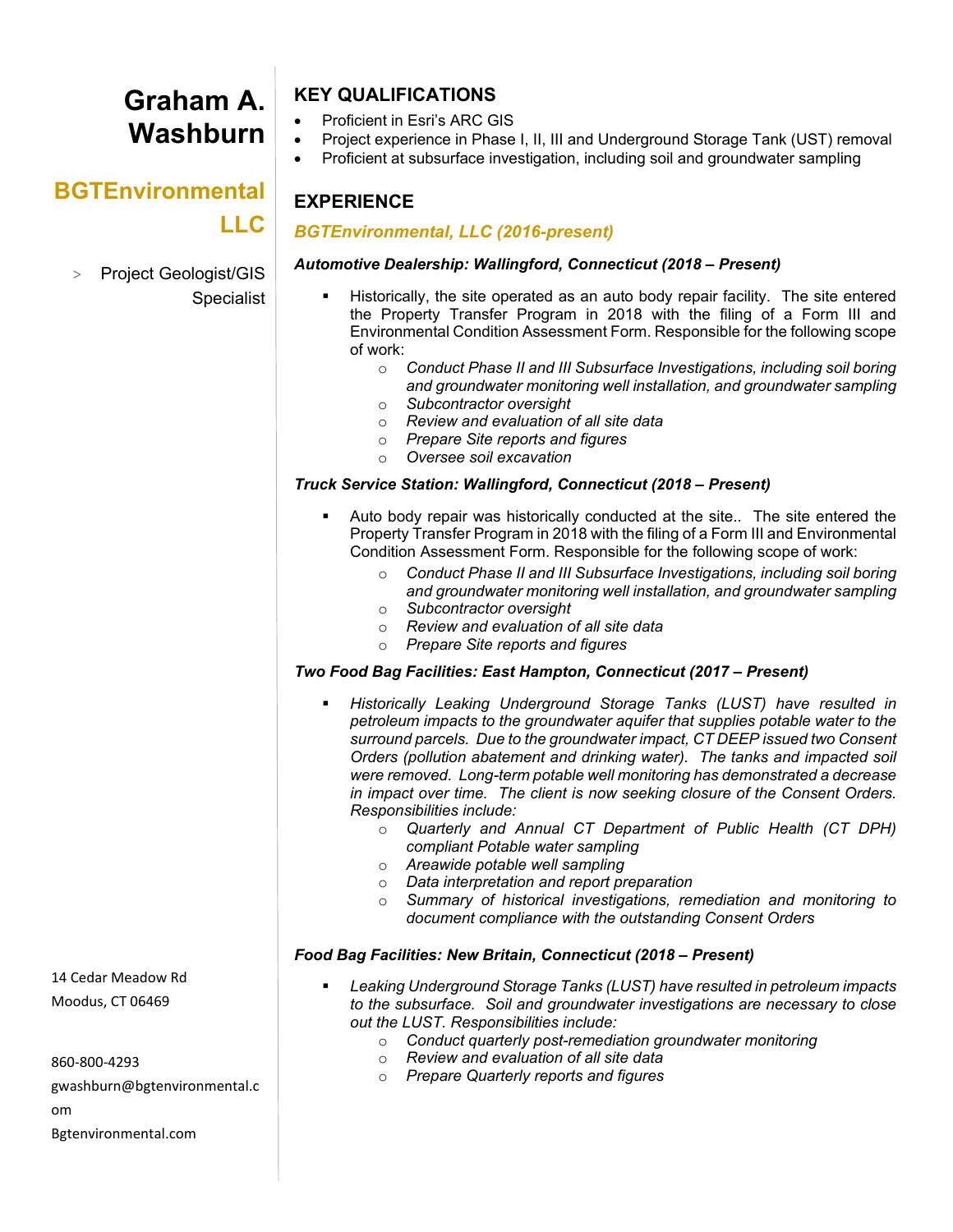#### *Food Bag Facilities: Danbury, Connecticut (2018 – Present)*

- *Leaking Underground Storage Tanks (LUST) have resulted in petroleum impacts to the subsurface. Soil and groundwater investigations are necessary to close out the LUST. Responsibilities include:*
	- o *Conduct Phase II and III Subsurface Investigations, including soil boring and groundwater monitoring well installation, and groundwater sampling*
	- o *Subcontractor oversight*
	- o *Review and evaluation of all site data*
	- o *Prepare Site reports and figures*

# *Esri's ARC GIS*

- Basic Map construction
	- o Shapefile/feature creation and editing
	- o Geodatabase creation and organization
	- o Image georeferencing
	- o Address geocoding
- Geoprocessing techniques
	- o Buffer
	- o Clip
	- o Merge
	- o Dissolve
	- o Intersection
- Spatial Analysis
	- o Conditional
	- o Distance
	- o Extraction
	- o Generalization
	- o Interpolation (global and local techniques)
	- o Map Algebra
	- o Classification
- Remote Sensing/Image Processing
	- o Band Ratio (rock identification)
	- o NDVI vegetation index
	- o Thermal image processing and analysis
- Choropleth and Isopleth mapping
- Statistical mapping
- Digital elevation mapping and contour extraction
- ARC Collector Mobile Application
	- o Set-up and data collection

# *SUNY Cortland Field Methods Course (May 2018)*

- Stratigraphic mapping, correlation, and rock classification in the Capital Region of New York State.
- GPS data collection, surveying, and surficial field mapping techniques in the Vlomannkill River channel.
- Soil classification for surficial mapping.
- Bedrock and structural mapping.